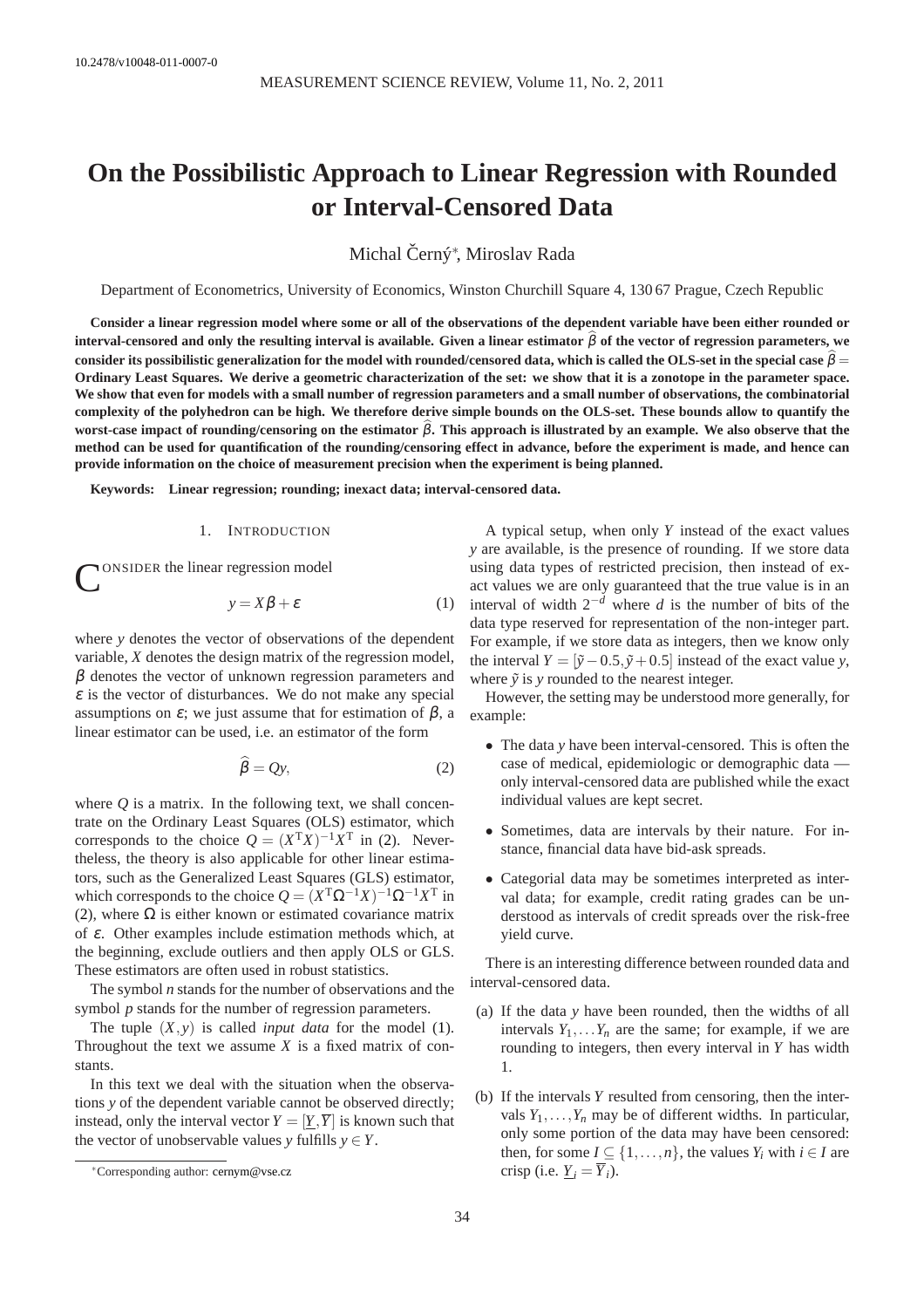The case (a) can be seen as a special case of (b). The method introduced in the following sections is applicable to the more general case (b).

A variety of methods for estimation of regression parameters in regression involving interval data has been developed; they are studied in statistics  $[1, 2, 3, 4, 5, 6, 7]$  $[1, 2, 3, 4, 5, 6, 7]$  $[1, 2, 3, 4, 5, 6, 7]$  $[1, 2, 3, 4, 5, 6, 7]$  $[1, 2, 3, 4, 5, 6, 7]$  $[1, 2, 3, 4, 5, 6, 7]$  $[1, 2, 3, 4, 5, 6, 7]$  $[1, 2, 3, 4, 5, 6, 7]$  $[1, 2, 3, 4, 5, 6, 7]$  $[1, 2, 3, 4, 5, 6, 7]$  $[1, 2, 3, 4, 5, 6, 7]$  $[1, 2, 3, 4, 5, 6, 7]$  $[1, 2, 3, 4, 5, 6, 7]$ , where also robust regression methods have been proposed [\[8,](#page-6-5) [9\]](#page-6-6), in fuzzy theory [\[10,](#page-6-7) [11,](#page-6-8) [12,](#page-6-9) [13,](#page-6-10) [14,](#page-6-11) [15,](#page-6-12) [16\]](#page-6-13) as well as in computer science [\[17\]](#page-6-14), [\[18\]](#page-6-15), [\[19\]](#page-6-16). An algebraic treatment of least squares methods for interval data has been considered in [\[20\]](#page-6-17) and [\[21\]](#page-6-18).

There are classical works dealing with rounding of data included in regression analysis [\[22,](#page-6-19) [23,](#page-6-20) [24\]](#page-6-21) as well as modern works on the topic [\[25,](#page-6-22) [26,](#page-6-23) [27,](#page-6-24) [28\]](#page-6-25).

A majority of the cited papers deals with the basic issue how to derive a "good" crisp estimator of  $β$  from data affected by rounding/censoring. Our approach is complementary: our goal is not to derive an estimator of  $\beta$  but rather to describe the set in which a given linear estimator  $\beta$  can be when crisp values of *y* are replaced by rounded/censored values.

#### 2. THE POSSIBILISTIC APPROACH

<span id="page-1-0"></span>**Definition 1.** Let Y denote the interval vector  $[Y, \overline{Y}]$ . The *OLS-set associated with Y (and the matrix X, which is assumed to be fixed) is defined as*

$$
OLS(Y) = \{ \beta \in \mathbb{R}^p : (\exists y \in Y)[X^{\mathrm{T}} X \beta = X^{\mathrm{T}} y] \}.
$$

The motivation for Definition [1](#page-1-0) is straightforward. Our aim is to use least squares to obtain an estimate of the unknown vector of regression parameters  $β$  in the model [\(1\)](#page-0-1). However, we only know intervals *Y* that are guaranteed to contain the directly unobservable data *y*. Then, the set *OLS*(*Y*) contains *all possible* values of  $\widehat{\beta}$  as *y* ranges over *Y*. The set  $OLS(Y)$  is a possibilistic version of the notion of the OLS-estimator.

The set  $OLS(Y)$  captures the loss of information caused by rounding/censoring of the data included in the regression model. For a user of such a regression model, it is essential to understand whether the set is, in some sense, "large" or "small"; that is, whether the impact of the loss on the OLS esimator may be serious or not. A geometric characterization of that set will be given in the next section.

When  $p = 2$  or  $p = 3$  then the set  $OLS(Y)$  can be visualized in the parameter space using standard numerical methods. However, in higher dimensions visualization is quite complicated. Hence we need methods for a suitable description of the set *OLS*(*Y*).

The possibilistic approach is essentially algebraic or geometric, not probabilistic: it does not assume any distribution of *y* on *Y*. It allows to answer such questions as "*is it true that a given vector b fulfills b*  $\in OLS(Y)$ *?*", i.e. *is it true that if the truly observed values y had been available, we could have estimated*  $\hat{\beta} = b$ ? If *b* is a bad scenario, then a negative answer allows to rule the scenario out. (See also Section 7.)

The possibilistic approach also allows to derive bounds on the set *OLS*(*Y*) giving information about the possible worst-case impact of rounding/censoring on the deviation of the OLS estimator  $\hat{\beta}$  from (say) its central value  $\tilde{\beta} :=$  $\frac{1}{2}(X^{T}X)^{-1}X^{T}(\underline{Y} + \overline{Y})$ . This approach is illustrated in Section 6.

Several measures can be introduced to quantify the rounding/censoring effect: the essence is that if the set *OLS*(*Y*) is in some sense small, then the rounding/censoring impact on the estimator can be regarded as negligible. Natural measures include the volume of the set *OLS*(*Y*) and the radius of the smallest circle circumscribing the set *OLS*(*Y*).

However, we can also regard the set *OLS*(*Y*) in a probabilistic way.

*Probabilistic interpretation of the possibilistic approach.* If *y* is a random vector such that the support of its distribution is *Y*, then the support of the distribution of  $(X<sup>T</sup>X)^{-1}X<sup>T</sup>y$  is  $OLS(Y)$ . Then the set  $OLS(Y)$  can be seen as  $100\%$  confi*dence region* for the OLS estimator. An interesting special case is a regression model with independent disturbances with distributions the supports of which are bounded.

#### 3. GEOMETRY OF THE SET *OLS*(*Y*)

First we need to review some notions from geometry of convex polyhedra; for further reading see [\[29\]](#page-6-26).

**Definition 2.** *The Minkowski sum of a set A*  $\subseteq$   $\mathbb{R}^k$  *and a vec*- $\textit{tor } g \in \mathbb{R}^k$  *is the set* 

$$
A \oplus g = \{a + \lambda g : a \in A, \lambda \in [0,1]\}.
$$

It is easily seen that for a convex set *A*, it holds

$$
A \oplus g = \text{conv}(A \cup \{a + g : a \in A\}),
$$

where conv denotes the convex hull.

**Definition 3.** *The zonotope generated by*  $g_1, \ldots, g_N \in \mathbb{R}^k$  *with*  $\textit{shift } s \in \mathbb{R}^k \textit{ is the set}$ 

$$
\mathscr{Z}(s;g_1,\ldots,g_N)=(\cdots((\lbrace s\rbrace \oplus g_1)\oplus g_2)\oplus\cdots\oplus g_N).
$$

*The vectors*  $g_1, \ldots, g_N$  *are called generators.* 

Instead of  $(\cdots((\lbrace s \rbrace \oplus g_1) \oplus g_2) \oplus \cdots \oplus g_N)$  we shall write  ${s} \oplus g_1 \oplus g_2 \oplus \cdots \oplus g_N$  only.

It is easily seen that a zonotope is a convex polyhedron; see Figure [1.](#page-2-0)

<span id="page-1-1"></span>The main result of this section follows.

**Theorem 4.** Let  $X \in \mathbb{R}^{n \times p}$  be a matrix of full column rank *and*  $Y = [Y, \overline{Y}]$  *an*  $n \times 1$  *interval vector. Then* 

$$
OLS(Y) = \mathscr{Z}(\mathcal{Q}\underline{Y};\, \mathcal{Q}_1(\overline{Y}_1-\underline{Y}_1),\ldots,\mathcal{Q}_n(\overline{Y}_n-\underline{Y}_n)),
$$

*where*  $Q = (X^{\mathrm{T}}X)^{-1}X^{\mathrm{T}}$  *and*  $Q_i$  *is the i-th column of*  $Q$ *.*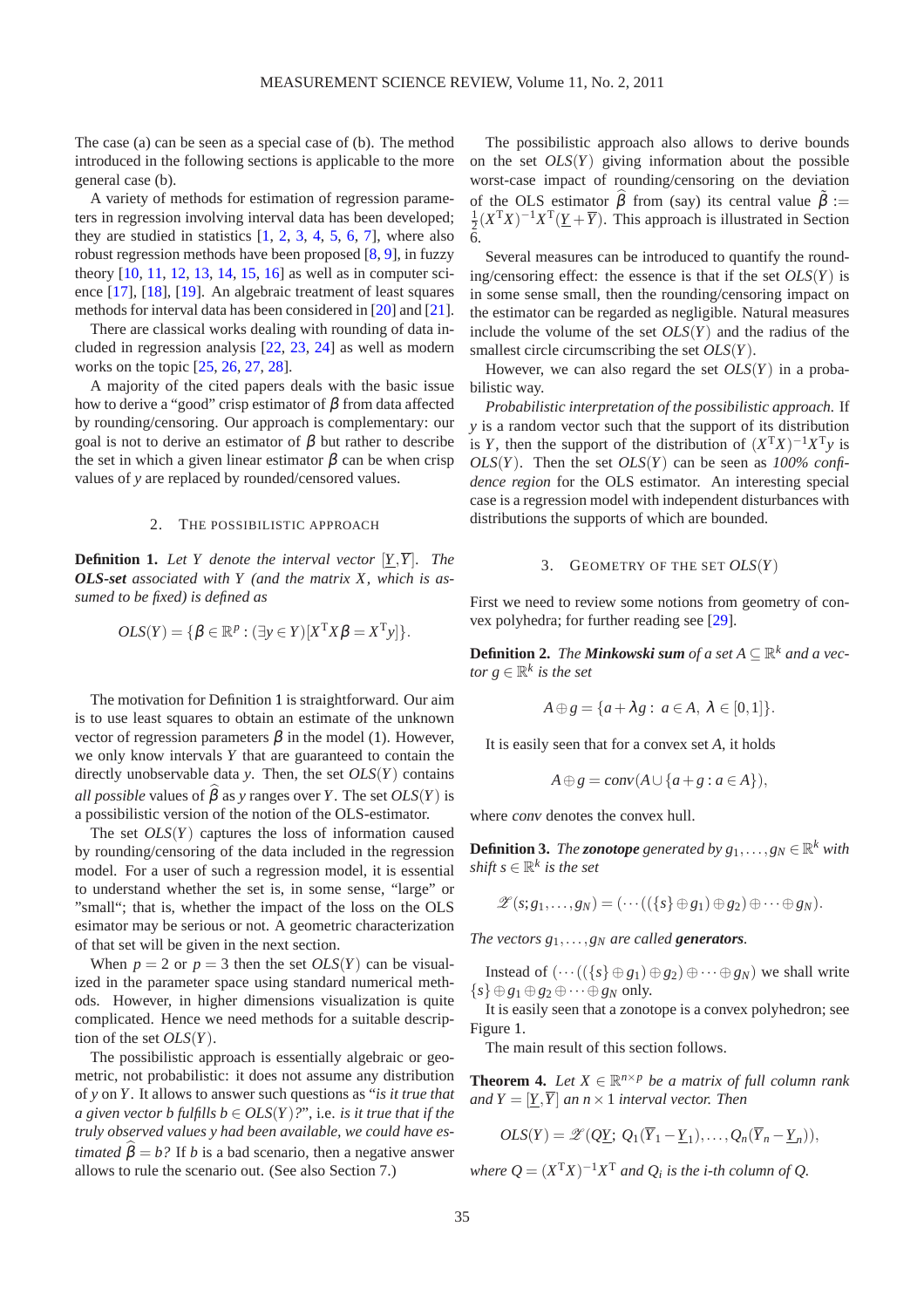<span id="page-2-0"></span>

Fig. 1: The evolution of a zonotope  $\mathscr{Z}(s;g_1,g_2,g_3,g_4)$ .

## **Proof.**

$$
OLS(Y)
$$
  
\n
$$
= \{QY : y \in Y\}
$$
  
\n
$$
= \{QY + Q\Lambda : \Lambda \in [0, \overline{Y} - Y]\}
$$
  
\n
$$
= \{QY + Q\Lambda : \Lambda_1 \in [0, \overline{Y}_1 - Y_1], \Lambda_2 \in [0, \overline{Y}_2 - Y_2], \ldots, \Lambda_n \in [0, \overline{Y}_n - Y_n]\}
$$
  
\n
$$
= \{QY + Q \begin{pmatrix} \Lambda_1 \\ 0 \\ \vdots \\ 0 \end{pmatrix} + Q \begin{pmatrix} 0 \\ \Lambda_2 \\ \vdots \\ 0 \end{pmatrix} + \cdots + Q \begin{pmatrix} 0 \\ 0 \\ \vdots \\ \Lambda_n \end{pmatrix} : \Lambda_1 \in [0, \overline{Y}_1 - Y_1], \Lambda_2 \in [0, \overline{Y}_2 - Y_2], \ldots, \Lambda_n \in [0, \overline{Y}_n - Y_n]\}
$$
  
\n
$$
= \{QY + Q_1\Lambda_1 + Q_2\Lambda_2 + \cdots + Q_n\Lambda_n : \Lambda_1 \in [0, \overline{Y}_1 - Y_1], \Lambda_2 \in [0, \overline{Y}_2 - Y_2], \ldots, \Lambda_n \in [0, \overline{Y}_n - Y_n]\}
$$
  
\n
$$
= \{QY + Q_1(\overline{Y}_1 - Y_1)\lambda_1 + Q_2(\overline{Y}_2 - Y_2)\lambda_2 + \cdots + Q_n(\overline{Y}_n - Y_n)\lambda_n : \lambda_1 \in [0, 1], \lambda_2 \in [0, 1], \ldots, \lambda_n \in [0, 1]\}
$$
  
\n
$$
= \{QY\} \oplus Q_1(\overline{Y}_1 - Y_1) \oplus Q_2(\overline{Y}_2 - Y_2) \oplus \cdots \oplus Q_n(\overline{Y}_n - Y_n). \square
$$

There is a nice geometric characterization of zonotopes. Namely, a set  $Z \subseteq \mathbb{R}^k$  is a zonotope if and only if *there exists a number m, a matrix Q* ∈ R *<sup>k</sup>*×*<sup>m</sup> and an interval m-dimensional vector Y (called m-dimensional cube) such that*  $Z = \{Qy : y \in Z\}$ 

*Y* }. The interesting case is  $m > k$ . In that case we can say that zonotopes are images of "high-dimensional" cubes in "lowdimensional" spaces under linear mappings, see Figure [2.](#page-3-0) In our setting, the set  $OLS(Y)$  is an image of *Y* under the mapping determined by the matrix  $Q = (X<sup>T</sup>X)^{-1}X<sup>T</sup>$ .

Hence, we have found that the set  $OLS(Y)$  is a convex polyhedron in the space of regression parameters. Moreover, from the Figure [1](#page-2-0) it is clear that the set *OLS*(*Y*) is center-symmetric and the center point is  $\tilde{\beta} = \frac{1}{2}(X^{\mathsf{T}}X)^{-1}X^{\hat{\mathsf{T}}}(\underline{Y} + \overline{Y}).$ 

# 4. COMPLEXITY OF THE POLYHEDRON *OLS*(*Y*)

In order the user can understand how the set  $OLS(Y)$  looks like, she/he can use any standard description applicable for convex polyhedra. In particular, three descriptions come to mind:

- (a) description of the zonotope *OLS*(*Y*) by the shift vector and the set of generators;
- (b) description of the zonotope *OLS*(*Y*) by the enumeration of vertices;
- (c) description of the zonotope *OLS*(*Y*) by the enumeration of facets, i.e. in terms of a *p*-column matrix *A* and a vector *c* such that  $OLS(Y) = \{b \in \mathbb{R}^p : Ab \le c\}.$

The description (a) has been given by Theorem [4.](#page-1-1)

<span id="page-2-1"></span>It is an interesting question whether there are efficient algorithms which can construct the enumerations (b) and (c) given *X*, *Y* and  $\overline{Y}$ . We give an argument that the answer is negative. The answer follows from the simple fact that zonotopes can have too many vertices and facets.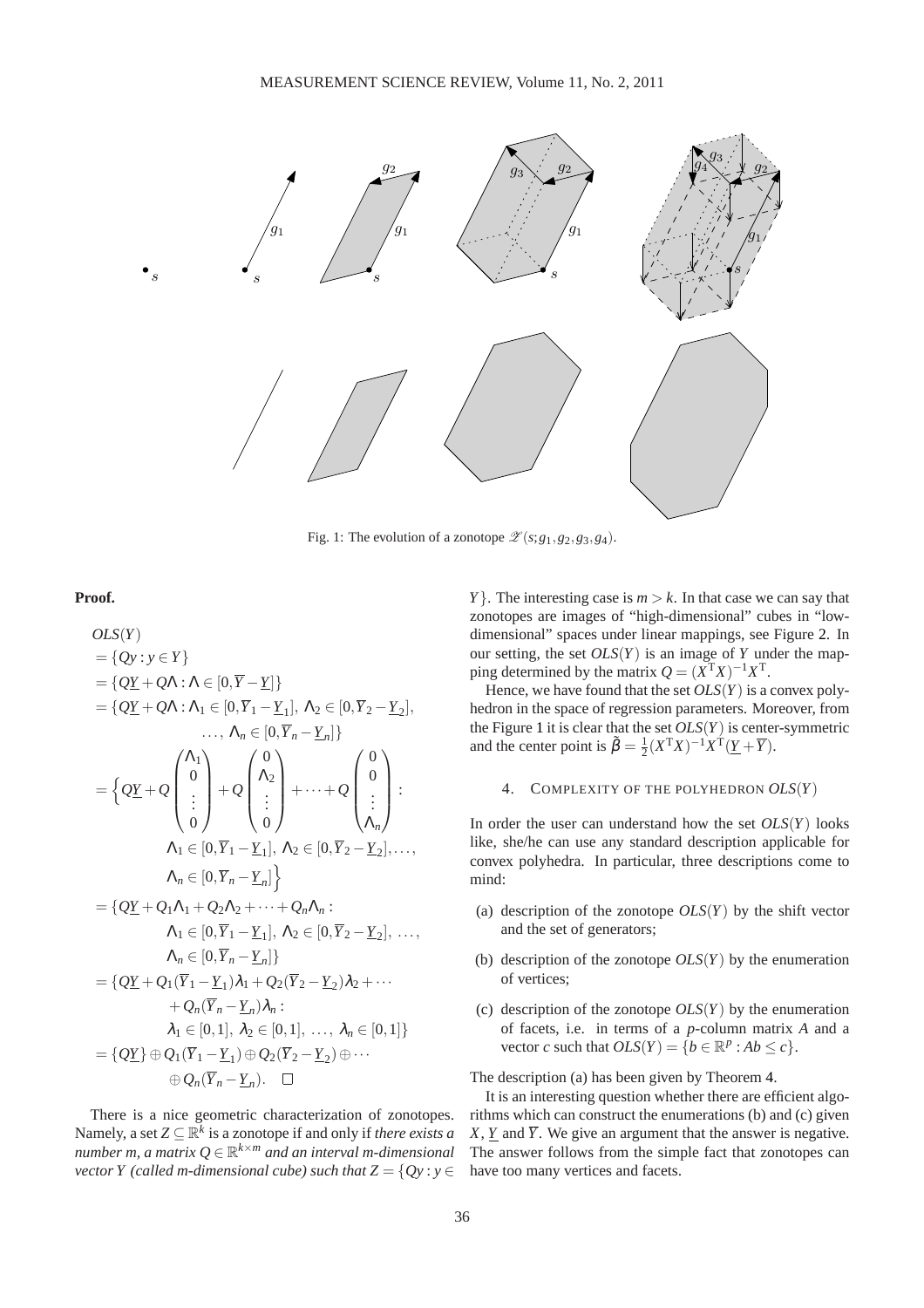<span id="page-3-0"></span>

Fig. 2: A zonotope as an image of a higher-dimensional cube.

**Theorem 5** ([\[29\]](#page-6-26)). For a zonotope  $Z \subseteq \mathbb{R}^p$  with n generators *it holds*  $V(Z) \leq 2\sum_{k=0}^{p-1}$  $_{k=0}^{p-1}$   $\binom{n-1}{k}$  and  $F(Z) \leq 2\binom{n}{p-1}$ , where  $V(Z)$ *is the number of vertices and F*(*Z*) *is the number of facets of Z. In general the bounds cannot be improved.*  $\Box$ 

The numbers  $V(Z)$  and  $F(Z)$  cannot be bounded by a polynomial in *n* and *p*; hence, the functions enumerating vertices and facets are not computable in polynomial time.

However, a short look at Theorem [5](#page-2-1) shows that we can also derive a positive result. If we treat the number *p* as a fixed constant (i.e. if we restrict ourselves to a class of regression models with a fixed number of regression parameters), then we have:

<span id="page-3-2"></span>**Corollary 1.** *If p is fixed then*  $V(Z) \leq O(n^{p-1})$  *and*  $F(Z) \leq$  $O(n^{p-1})$ .

**Proof.** We have

<span id="page-3-1"></span>
$$
F(Z) \le 2\binom{n}{p-1}
$$
  
= 
$$
\frac{2n(n-1)\cdots(n-p+2)}{(p-1)!}
$$
  
\$\le 2n^{p-1}\$ (3)  
\$\le O(n^{p-1})\$

and

$$
V(Z) \le 2 \sum_{k=0}^{p-1} {n-1 \choose k}
$$
  
\n
$$
\le 2p \cdot \max_{k \in \{0,\dots,p-1\}} {n-1 \choose k}
$$
  
\n
$$
\le O(n^{k_{\max}})
$$
  
\n
$$
= O(n^{p-1}),
$$

where  $k_{\text{max}}$  is the  $k \in \{0, \ldots, p-1\}$  for which the maximum is attained. By well-known properties of binomial coefficients, for *n* large enough it holds  $k_{\text{max}} = p - 1$ . In the inequality  $(\star)$ we used a similar estimate as in ([3](#page-3-1)).  $\Box$ 

The Corollary shows that if *p* is fixed, then the set *OLS*(*Y*) cannot have more than a polynomially bounded number of vertices and facets. Now a question arises whether the enumerations of them can be computed in polynomial time.

The answer is positive. In the literature on computational geometry, several algorithms for enumeration of vertices and facets of a zonotope given by the set of generators are known. Moreover, there are methods with computation time which is bounded by a polynomial in the size of input and the size of output; see [\[30\]](#page-6-27) and [\[31\]](#page-6-28). In Corollary [1](#page-3-2) we have shown that if *p* is fixed then the size of the output is polynomially bounded in the size of the input. Hence:

<span id="page-3-3"></span>**Corollary 2.** Let p be fixed. If the vectors  $Y, \overline{Y}$  are rational *and the matrix X is rational and has full column rank, then:*

- *(a) the list of vertices of the polyhedron OLS*(*Y*) *can be computed in time bounded by a polynomial in n;*
	- *(b) a matrix A and a vector c such that*

$$
OLS(Y) = \{b \in \mathbb{R}^p : Ab \le c\}
$$

*can be computed in time bounded by a polynomial in n.*

#### 5. APPROXIMATIONS OF THE POLYHEDRON *OLS*(*Y*)

By Corollary [2,](#page-3-3) the descriptions of the set *OLS*(*Y*) in terms of the lists of vertices and facets can be constructed in polynomial time when *p* is fixed. However, these descriptions need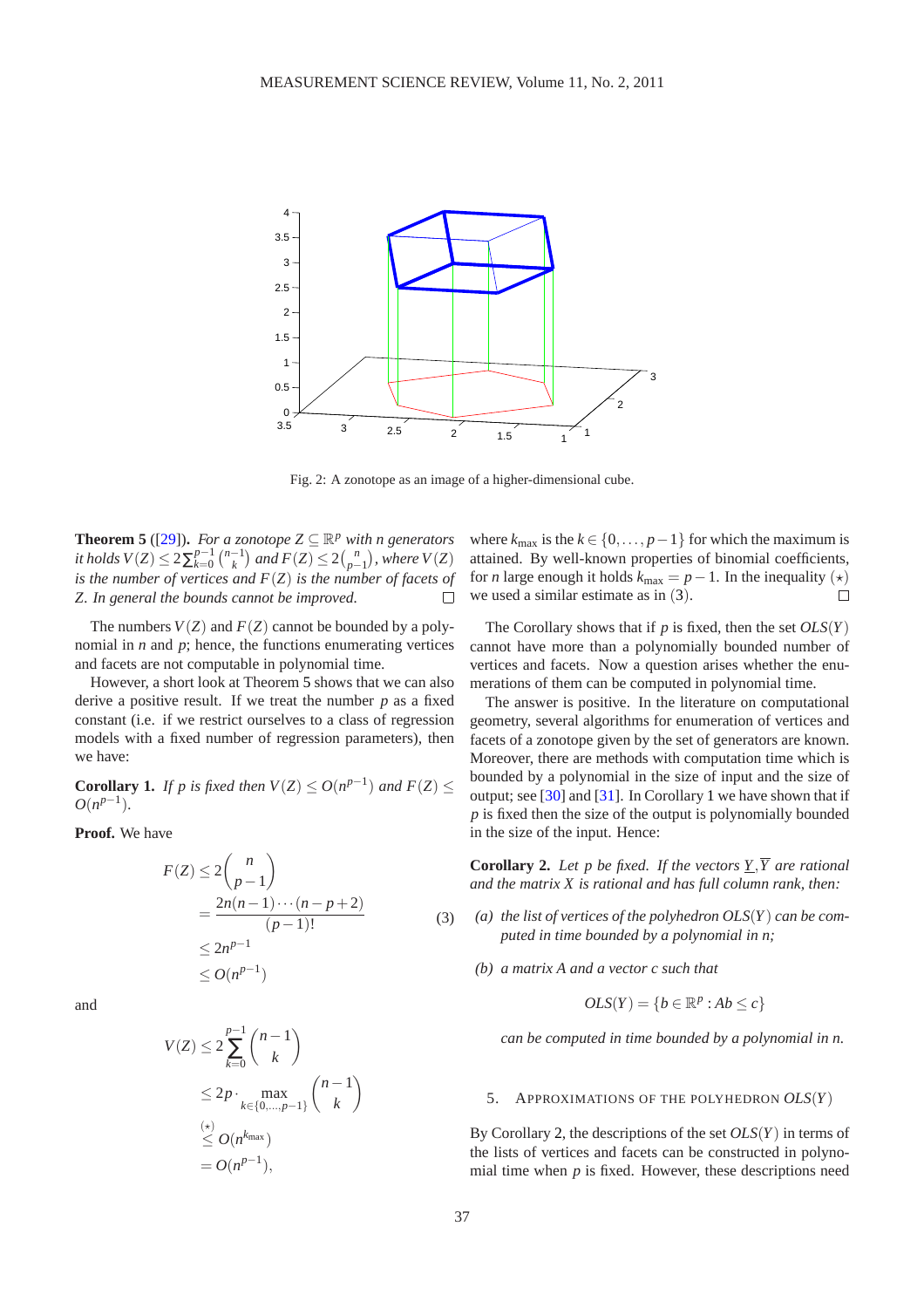not be user-friendly: if, say,  $p = 4$  and  $n = 100$  then the enumeration of vertices and facets can fill up a thick book!

In this section we derive two simple approximations that can be useful in practice.

**Interval approximation.** It is easily seen that for every *i* and every  $b \in OLS(Y)$  it holds

$$
\frac{e^{-\underline{b}_i}}{\sum_{j=1}^n \min\{Q_{ij}\underline{Y}_j, Q_{ij}\overline{Y}_j\}} \le b_i
$$
\n
$$
\le \underbrace{\sum_{j=1}^n \max\{Q_{ij}\underline{y}_j, Q_{ij}\overline{y}_j\}}_{=: \overline{b}_i} \quad (4)
$$

where  $Q = (X<sup>T</sup>X)^{-1}X<sup>T</sup>$ . Moreover, the cube

<span id="page-4-2"></span>
$$
B = [\underline{b}, \overline{b}] \tag{5}
$$

is the smallest cube enclosing the polyhedron *OLS*(*Y*).

The bound *B* can be easily computed in polynomial time.

The bound *B* allows us to quantify the effect of interval censoring on each regression parameter separately. Often it is the case that we are interested in estimation of a single regression parameter or a subset of regression parameters; then, if the interval  $[\underline{b}_i, \overline{b}_i]$  is narrow, this fact can be interpreted as *the rounding/censoring effect is insignificant for estimation of the i-th parameter*.

**Ellipsoidal approximation.** The smallest ellipse  $\mathcal{E}$  containing *OLS*(*X*,*y*) is called *the Löwner-John ellipse*. Combinatorially complex polyhedra are often approximated with ellipses: an ellipse is a convex set which is quite flexible to approximate the shape of the polyhedron and it is sufficiently simple to be described. An ellipse  $\mathscr E$  is described by a center point *s* and a positive definite matrix *E* such that

$$
\mathscr{E} = \{ x \in \mathbb{R}^p : (x - s)^{\mathrm{T}} E^{-1} (x - s) \le 1 \}.
$$

We do not know a polynomial-time algorithm for construction of the Löwner-John ellipse for the set *OLS*(*Y*). It is an intriguing research problem; however, we expect a hardness result on this computational problem rather than a polynomial-time algorithm. (More on algorithms for finding ellipses circumscribing polyhedra is found in [\[32\]](#page-6-29).)

The following ellipse  $\mathscr{E} = (E, s)$  can be seen as a weaker form:

<span id="page-4-1"></span>
$$
s = \frac{1}{2}Q(\overline{Y} + \underline{Y}),
$$
  
\n
$$
E = Q \cdot diag\left(\frac{n}{4}(\overline{Y}_1 - \underline{Y}_1)^2, \dots, \frac{n}{4}(\overline{Y}_n - \underline{Y}_n)^2\right) \cdot Q^T,
$$
\n(6)

where  $Q = (X^{\mathrm{T}}X)^{-1}X^{\mathrm{T}}$  and  $diag(\xi_1,\ldots,\xi_n)$  denotes the diagonal matrix with diagonal entries  $\xi_1, \ldots, \xi_n$ . This is the ellipse which is the image of the smallest ellipse circumscribing *Y* in  $\mathbb{R}^n$  under the mapping  $v \mapsto Qv$ . This proves  $Z \subseteq \mathscr{E}$ .

The ellipse  $\mathscr E$  can be computed in polynomial time.

# 6. EXAMPLE

Consider the regression model

$$
y_i = \beta_1 + \beta_2 x_i + \varepsilon_i \tag{7}
$$

with  $n = 11$  observations collected in the following table. Only integer-rounded values  $\tilde{y}_1, \ldots, \tilde{y}_{11}$  are available to us; thus, for all  $i = 1, \ldots, 11$ ,

$$
Y_i = [\underline{Y}_i, \overline{Y}_i] = [\tilde{y}_i - \frac{1}{2}, \tilde{y}_i + \frac{1}{2}].
$$

<span id="page-4-0"></span>

| l                         |                | $\overline{2}$ | 3              |      | 5              | 6   |
|---------------------------|----------------|----------------|----------------|------|----------------|-----|
| $x_i$                     | $-2$           | $-1$           | $\overline{0}$ | 1    | $\overline{2}$ | 3   |
|                           | 1.5            | $-1.5$         | $-0.5$         | 3.5  | 3.5            | 5.5 |
| $\frac{Y_i}{\tilde{y}_i}$ | $\overline{2}$ | $-1$           | $\overline{0}$ | 4    | 4              | 6   |
| $\overline{Y}_i$          | 2.5            | $-0.5$         | 0.5            | 4.5  | 4.5            | 6.5 |
| i                         |                | 8              | 9              | 10   | 11             |     |
| $x_i$                     | 4              | 5              | 6              | 7    | 8              |     |
|                           | 8.5            | 6.5            | 10.5           | 10.5 | 9.5            |     |
| $\frac{Y_i}{\tilde{y}_i}$ | 9              |                | 11             | 11   | 10             |     |
| $\overline{Y}_i$          | 9.5            | 7.5            | 11.5           | 11.5 | 10.5           |     |

Using the central estimator

$$
\tilde{\beta} = (X^{\mathrm{T}}X)^{-1}X^{\mathrm{T}}\tilde{\mathbf{y}}\tag{8}
$$

we get

$$
\tilde{\beta}_1 = 2.12, \quad \tilde{\beta}_2 = 1.2,
$$

and using [\(4\)](#page-4-0) we get

$$
[\underline{b}_1, \overline{b}_1] = [1.56, 2.69], \ [\underline{b}_2, \overline{b}_2] = [1.06, 1.34].
$$
 (9)

The rounding effect couldn't have caused an error higher than  $\pm 0.565$  [=  $\frac{1}{2}$ (2.69 – 1.56)] in the estimate of  $\beta_1$  and an error higher than  $\pm 0.14$  in the estimate of  $\beta_2$ . The zonotope Z, together with the cube  $[\underline{b}, \overline{b}]$  and the ellipse [\(6\)](#page-4-1), is plotted in Figure [3.](#page-5-2)

Though the approximations 1 and 2 are quite trivial, their combination gives some nontrivial information. The interval  $[\underline{b}, \overline{b}]$  contains the point [1.56, 1.06]; hence, the enclosure (9) does not rule out the case that *both regression parameters could be affected by the maximal possible error*  $[-0.565, -0.14]$  *in the negative direction simultaneously.* However, this case is ruled out by the fact that [1.65,1.06]  $\notin$  $\mathscr{E}.$ 

**Remark.** Observe that in the Example, the width of the interval  $[\underline{b}_1, \underline{b}_1]$  in (9) for the intercept  $\beta_1$  in the model (7) is greater than one, while all of the intervals  $[\underline{Y}_i, \overline{Y}_i]$  are of width 1. Hence it is not true that the maximal intercept  $β<sub>1</sub>$  is achieved in the case  $y = \overline{Y}$  and the minimal intercept is achieved in the case  $y = Y$  (as these two cases produce intercepts the difference of which is 1). Indeed,  $(X^{\mathrm{T}}X)^{-1}X^{\mathrm{T}}y^* = (2.69, 1.12)^{\mathrm{T}}$  and  $(X^{\mathrm{T}}X)^{-1}X^{\mathrm{T}}y^{**} = (1.56, 1.28)^{\mathrm{T}}$ with

$$
y^* = (\overline{Y}_1, \overline{Y}_2, \overline{Y}_3, \overline{Y}_4, \overline{Y}_5, \overline{Y}_6, \overline{Y}_7, \overline{Y}_8, \overline{Y}_9, \underline{Y}_{10}, \underline{Y}_{11})^T
$$
  

$$
y^{**} = (\underline{Y}_1, \underline{Y}_2, \underline{Y}_3, \underline{Y}_4, \underline{Y}_5, \underline{Y}_6, \underline{Y}_7, \underline{Y}_8, \underline{Y}_9, \overline{Y}_{10}, \overline{Y}_{11})^T.
$$

and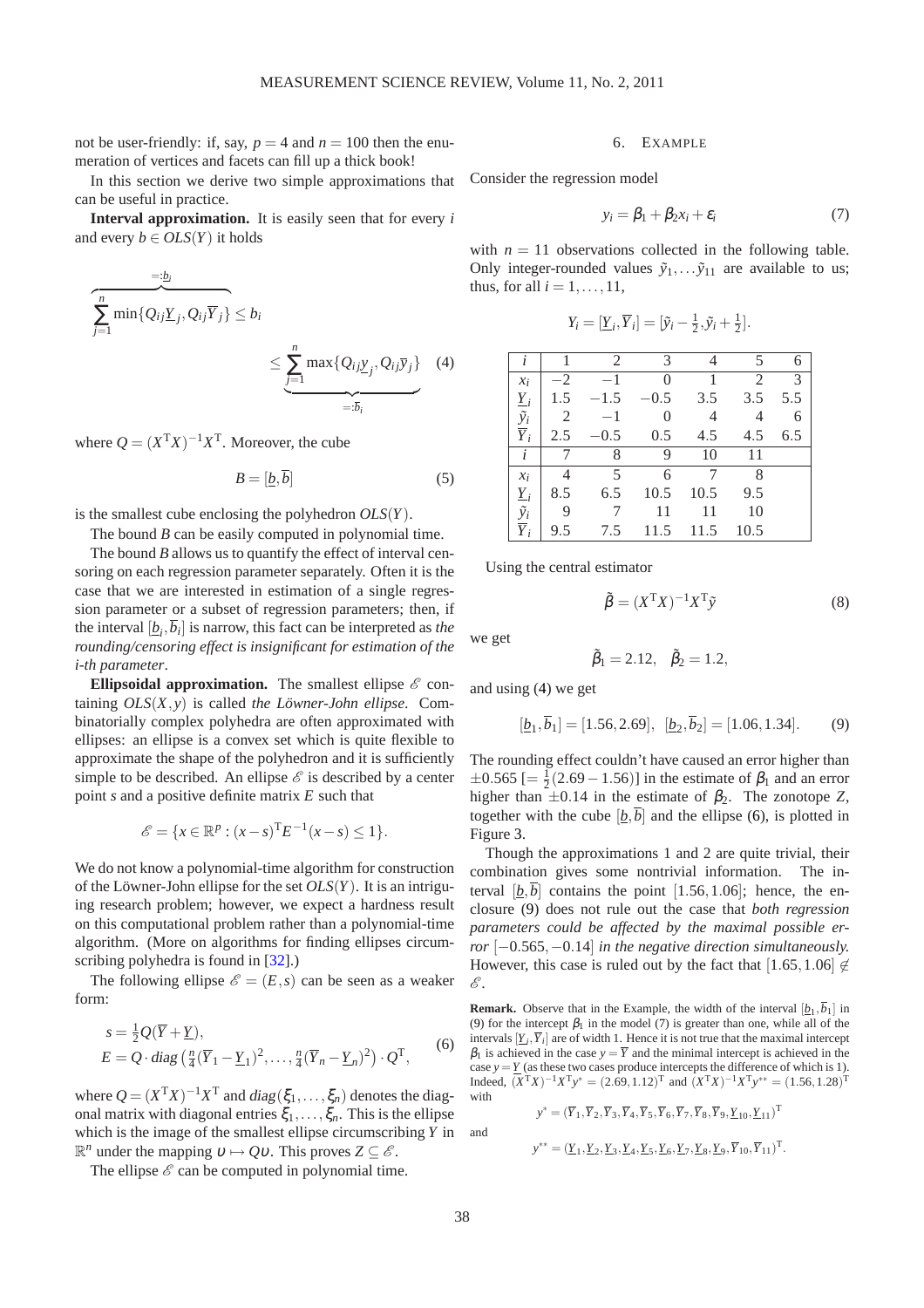

<span id="page-5-2"></span>Fig. 3: The zonotope *Z* for the regression model in the Example and its approximations *B* and  $\mathscr E$  given by [\(5\)](#page-4-2) and [\(6\)](#page-4-1), respectively.

# 7. ADMISSIBILITY; VOLUME OF *OLS*(*Y*)

As motivated by the Example, it is natural to ask whether it could have happened that all regression parameters had been affected by a simultaneous error  $\Delta$ ; i.e. whether  $\beta + \Delta$  is in  $OLS(Y)$  or not. A vector *b* (in particular, a vector *b* of the form  $b = \tilde{\beta} + \Delta$ ) is called *admissible* if  $b \in OLS(Y)$ .

**Proposition 6.** *Admissibility can be tested in polynomial time.*

**Proof.** The vector *b* is admissible if and only if there is a *y* such that  $Qy = b$  and  $y \le y \le \overline{y}$ , where  $Q = (X^T X)^{-1} X^T$ . Hence, deciding admissibility amounts to deciding the feasibility of a system of linear (in)equalities, which is essentially a linear programming problem.  $\Box$ 

The Proposition, combined with [\(4\)](#page-4-0), suggests a procedure for Monte-Carlo approximation of the volume of *OLS*(*Y*), which is a natural measure of its size: just generate a random point  $b \in [b, \overline{b}]$  and test its admissibility. This procedure is interesting in particular in higher dimensions, where the polyhedron *OLS*(*Y*) cannot be easily visualized.

Though the volume of *OLS*(*Y*) can be computed exactly, no polynomial-time algorithm (in *n*, *p*) is known; hence, the Monte Carlo approximation is a reasonable choice.

## 8. ANOTHER EXAMPLE

In this example we show that the underlying theory can be used as a simple proof technique. Consider the model of location

$$
y_i = \beta + \varepsilon_i, \quad i = 1, \dots, n,
$$
 (10)

with rounded observations  $Y_i = [\underline{Y}_i, \overline{Y}_i]$ . The parameter space is one-dimensional in this case; now *OLS*(*Y*) is a onedimensional interval which coincides with [\(4\)](#page-4-0). Thus,

$$
OLS(Y) = [\underline{b}, \overline{b}] = \left[\frac{1}{n}\sum_{i=1}^{n} \underline{Y}_i, \frac{1}{n}\sum_{i=1}^{n} \overline{Y}_i\right].
$$

The central estimator (8) takes the form

$$
\tilde{\beta} = \frac{1}{2n} \sum_{i=1}^{n} (\overline{Y}_i + \underline{Y}_i)
$$

in the model (10). For any estimator  $\hat{\beta}$ , define the error function

$$
\eta(\widehat{\beta}) = \begin{cases} \max\{\overline{b} - \widehat{\beta}, \widehat{\beta} - \underline{b}\} & \text{if } \widehat{\beta} \in OLS(Y), \\ \infty & \text{if } \widehat{\beta} \notin OLS(Y). \end{cases}
$$

Now  $\tilde{\beta}$ , being the central estimator, minimizes  $\eta(\hat{\beta})$ . Hence, in this sense it is optimal. This is a justification of the intuitive fact that taking centers (i.e. the rounded values) is the best we can do.

# 9. CONCLUSION

It is interesting to observe that while the location of the polyhedron  $OLS(Y)$  in the parameter space depends on both  $Y$  and *Y*, its size and shape depends only on  $\overline{Y} - \underline{Y}$  (assuming the matrix *X* fixed), i.e. on the widths of the intervals  $Y_1, \ldots, Y_n$ . Therefore, the bounds on the worst-case error introduced in Section 5 (say, the numbers  $b_i - \underline{b}_i$  in [\(4\)](#page-4-0) or the length of the longest semiaxis of the ellipse [\(6\)](#page-4-1)) depend only on the widths of the intervals  $Y_1, \ldots, Y_n$ , which are often known or may be chosen in advance, for example by the choice of precision of measurement or precision of data storage. It follows that the impact of rounding/censoring on the OLS estimator of regression parameters can be analyzed in advance, before the measurement of *y* is performed. The analysis of the shape and size of the set *OLS*(*Y*) then can give useful information on the choice of precision in an experiment being planned.

## 10. ACKNOWLEDGEMENTS

The work of both authors was supported by Project No. F4/18/2011 of Internal Grant Agency of University of Economics, Prague, Czech Republic. Thanks to anonymous referees for fruitful comments.

### **REFERENCES**

- <span id="page-5-0"></span>[1] Guo, P., Tanaka, H. (2006). Dual models for possibilistic regression analysis. *Computational Statistics & Data Analysis* 51 (1), 253–266.
- <span id="page-5-1"></span>[2] Jun-peng, G., Wen-hua, L. (2008). Regression analysis of interval data based on error theory. In: *Proceedings of 2008 IEEE*